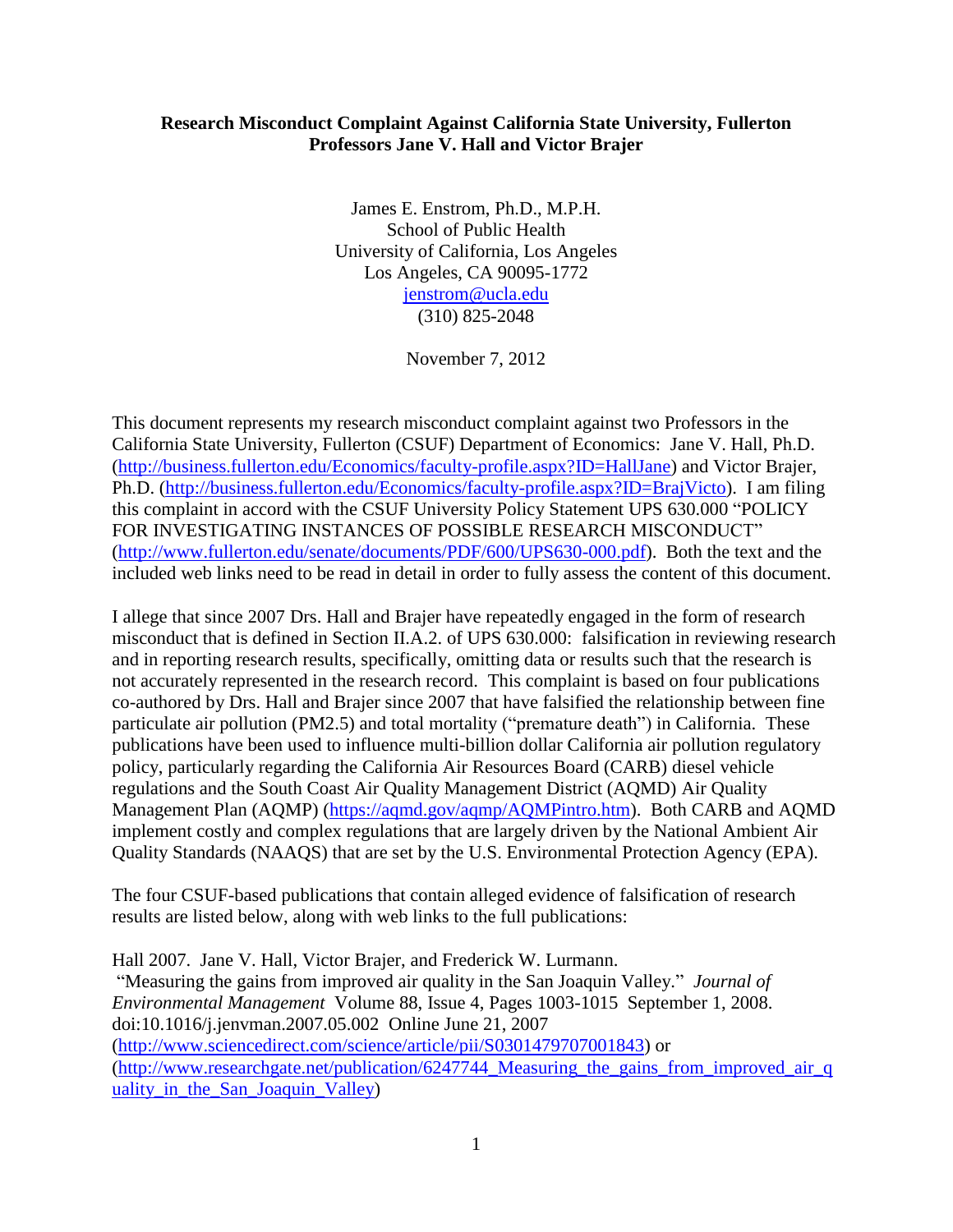Hall 2008. Jane V. Hall, Victor Brajer, and Frederick W. Lurmann. "The Benefits of Meeting Federal Clean Air Standards in the South Coast and San Joaquin Valley Air Basins." California State University, Fullerton, November 13, 2008, 108 pages

[\(http://calstate.fullerton.edu/news/2008/091-air-pollution-study.html\)](http://calstate.fullerton.edu/news/2008/091-air-pollution-study.html) and [\(http://business.fullerton.edu/centers/iees/reports/Benefits\\_of\\_Meeting\\_Clean\\_Air\\_Standards\\_11](http://business.fullerton.edu/centers/iees/reports/Benefits_of_Meeting_Clean_Air_Standards_11-13-08.pdf) [-13-08.pdf\)](http://business.fullerton.edu/centers/iees/reports/Benefits_of_Meeting_Clean_Air_Standards_11-13-08.pdf) or [\(http://www.aqmd.gov/news1/2008/JaneHallStudy2008.pdf\)](../Users/James%20E%20Enstrom/appdata/roaming/qualcomm/eudora/Users/James%20E%20Enstrom/appdata/roaming/qualcomm/eudora/attach/(http:/www.aqmd.gov/news1/2008/JaneHallStudy2008.pdf)

Hall 2010. Jane V. Hall, Victor Brajer, and Frederick W. Lurmann. "Air pollution, health and economic benefits: Lessons from 20 years of analysis." *Ecological Economics* Volume 69, Issue 12, pages 2590-2597 October 15, 2010

[\(http://www.sciencedirect.com/science/article/pii/S0921800910003277\)](http://www.sciencedirect.com/science/article/pii/S0921800910003277) or [\(http://EconPapers.repec.org/RePEc:eee:ecolec:v:69:y:2010:i:12:p:2590-2597\)](http://econpapers.repec.org/RePEc:eee:ecolec:v:69:y:2010:i:12:p:2590-2597)

Brajer 2011. Victor Brajer, Jane V. Hall, and Frederick W. Lurmann. "Valuing health effects: the case of ozone and fine particles in Southern California." *Contemporary Economic Policy* Volume 29, Issue 4, pages 524-535 October 1, 2011 [\(http://onlinelibrary.wiley.com/doi/10.1111/j.1465-7287.2010.00240.x/full\)](http://onlinelibrary.wiley.com/doi/10.1111/j.1465-7287.2010.00240.x/full) or [\(http://onlinelibrary.wiley.com/doi/10.1111/j.1465-7287.2010.00240.x/pdf\)](http://onlinelibrary.wiley.com/doi/10.1111/j.1465-7287.2010.00240.x/pdf) [\(http://papers.ssrn.com/sol3/papers.cfm?abstract\\_id=1931333\)](http://papers.ssrn.com/sol3/papers.cfm?abstract_id=1931333) or [\(http://dx.doi.org/10.1111/j.1465-7287.2010.00240.x\)](http://dx.doi.org/10.1111/j.1465-7287.2010.00240.x)

Drs. Hall and Brajer have consistently and seriously falsified the relationship between PM2.5 and total mortality in California in their publications. The falsification occurs in section "2.2.3. Mortality" on page 1008 of Hall 2007, section "III.1.4 PM2.5 Mortality" on pages 63-65 of Hall 2008, section "4. Health Concentration–Response Functions" on pages 2592-2594 of Hall 2010, and section "PM2.5 Mortality" on pages 528-529 of Brajer 2011. A complete summary of California-specific evidence on PM2.5 and total mortality is contained in my September 28, 2012 paper "Particulate Matter is Not Killing Californians" (Enstrom 2012). This paper is scheduled to be published in December 2012 in the American Statistical Association 2012 Joint Statistical Meeting Proceedings [\(http://www.scientificintegrityinstitute.org/ASAS092812.pdf\)](http://www.scientificintegrityinstitute.org/ASAS092812.pdf). The Hall and Brajer publications do not cite the null results from the following studies that are contained in my Table 1: Figures 5 and 21 of Krewski 2000, McDonnell 2000, Enstrom 2005, Enstrom 2006, Zeger 2008, Jerrett 2010, Krewski 2010, Jerrett 2011, Lipsett 2011, and Ostro 2011. These null results are based on the epidemiologic studies of 26 highly qualified doctoral level scientists, including myself [\(http://www.scientificintegrityinstitute.org/AMQP092012.pdf\)](http://www.scientificintegrityinstitute.org/AMQP092012.pdf).

In addition, I contend that this falsification has been deliberate because Drs. Hall and Brajer must have followed the intense two decade long PM2.5 epidemiology controversy. This controversy has been repeatedly described, such as, in the August/September 1997 *Reason* article "Polluted Science" by Michael Fumento [\(http://reason.com/archives/1997/08/01/polluted-science\)](http://reason.com/archives/1997/08/01/polluted-science) and in my April 24, 2012 talk, "Pseudoscientific Aspects of Fine Particulate Matter Epidemiology, 1993-2012," at the International Dose-Response 2012 Conference [\(http://www.dose](http://www.dose-response.org/conference/2012/pdf/Enstrom_Dose_Response_Fine_Particulate.pdf)[response.org/conference/2012/pdf/Enstrom\\_Dose\\_Response\\_Fine\\_Particulate.pdf\)](http://www.dose-response.org/conference/2012/pdf/Enstrom_Dose_Response_Fine_Particulate.pdf).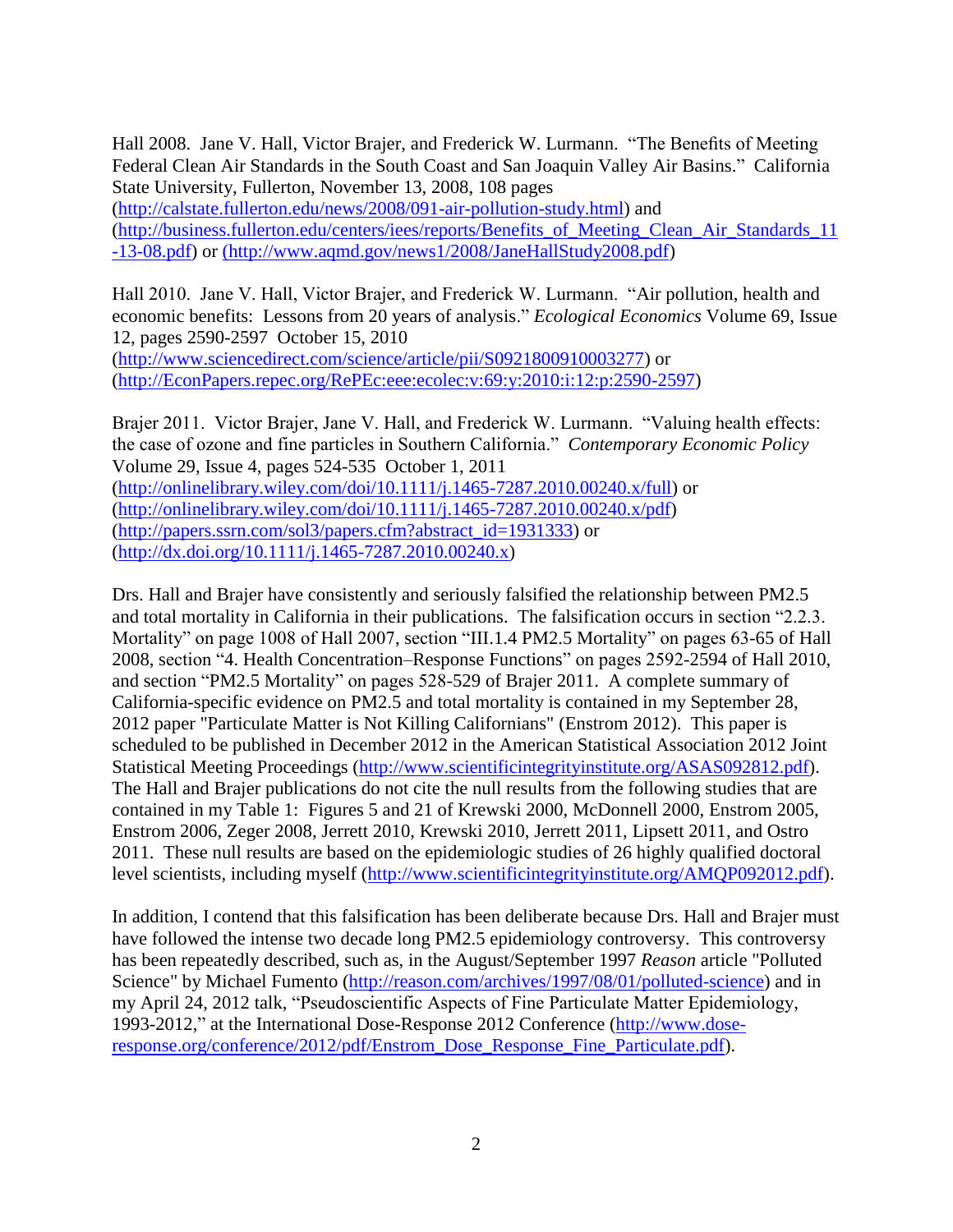For instance, Dr. Hall acknowledged knowing about the Enstrom 2005 and Zeger 2008 studies in a January 21, 2009 email message to me and in a January 20, 2009 email message to blogger Thomas Frantz, aka "airqualityguy" [\(http://www.scientificintegrityinstitute.org/Hall012109.pdf\)](http://www.scientificintegrityinstitute.org/hall012109.pdf). Dr. Hall's January 20, 2009 email message was posted by Frantz as a blog comment, now removed, in response to the January 18, 2009 Bakersfield Californian Column and Blog by Lois Henry "Hype clouds our real air pollution picture"

[\(http://www.bakersfieldcalifornian.com/columnists/lois-henry/x361189600/Lois-Henry-Hype](http://www.bakersfieldcalifornian.com/columnists/lois-henry/x361189600/Lois-Henry-Hype-clouds-our-real-air-pollution-picture)[clouds-our-real-air-pollution-picture\)](http://www.bakersfieldcalifornian.com/columnists/lois-henry/x361189600/Lois-Henry-Hype-clouds-our-real-air-pollution-picture).

The wide-spread knowledge of the null PM2.5 mortality risks in California is illustrated by the February 17, 2009 letter, entitled "Temporary Suspension of CARB On-Road and Off-Road Diesel Truck Regulations," to the California Air Resources Board that was co-signed by CSUF economics graduate and State Senator Lou Correa: "There is substantial epidemiologic evidence from six independent sources that there is no current relationship between fine particulate air pollution (PM2.5) and premature deaths in California." [\(http://www.arb.ca.gov/lists/siprev09/1](http://www.arb.ca.gov/lists/siprev09/1-carb_devore_villines_correa_letter_regarding_diesel_regs_021709.pdf) [carb\\_devore\\_villines\\_correa\\_letter\\_regarding\\_diesel\\_regs\\_021709.pdf\)](http://www.arb.ca.gov/lists/siprev09/1-carb_devore_villines_correa_letter_regarding_diesel_regs_021709.pdf).

On November 28, 2009 Dr. Hall acknowledged a second email message that I sent to her regarding additional evidence and commentary indicating that PM2.5 is not related to total mortality in California [\(http://www.scientificintegrityinstitute.org/Hall112809.pdf\)](http://www.scientificintegrityinstitute.org/Hall112809.pdf). In addition, many qualified California scientists, including myself, were invited to participate in a February 26, 2010 CARB Symposium "Estimating Premature Deaths from Long-term Exposure to PM2.5" [\(http://www.arb.ca.gov/research/health/pm-mort/pm-mort-ws\\_02-26-10.htm\)](http://www.arb.ca.gov/research/health/pm-mort/pm-mort-ws_02-26-10.htm). Drs. Hall and Brajer must certainly have been aware of this major and highly influential symposium, which critiqued the very epidemiologic evidence that they have used in their four publications.

In spite of the overwhelmingly null PM2.5 mortality findings within California that have been published since 2000 and in spite of the February 26, 2010 CARB Symposium on PM2.5 deaths, Drs. Hall and Brajer published 2010 and 2011 journal papers that focused on non-Californiaspecific evidence and concluded that there was a positive relationship between PM2.5 and total mortality in California. In particular, they focused on Pope 2002, Jerrett 2005, Laden 2006, and Krewski 2009, with mention of earlier results by these authors (Dockery 1993, Pope 1995, and Krewski 2000). They came to the exact same conclusion in both their 2010 and 2011 papers: "Given the differing strengths of the primary underlying health studies and the conclusions from the expert elicitation, we use a weighted average of Jerrett et al. ( $RR = 1.17$ ), Laden et al. ( $RR = 1.17$ ) 1.16), and Pope et al. (RR= 1.06). This results in an RR [relative risk] factor of  $1.10...$ "

Drs. Hall and Brajer knew that they were not using California-specific evidence because footnote 5 on page 528 of Brajer 2011 states "Although these studies are conducted both at the national level and for various cities in the United States (and not all in southern California), we follow the standard assumption that ozone and particulates cause basically the same health outcomes in southern California that they cause elsewhere in the United States At present, there is no consistent pattern of evidence to suggest otherwise."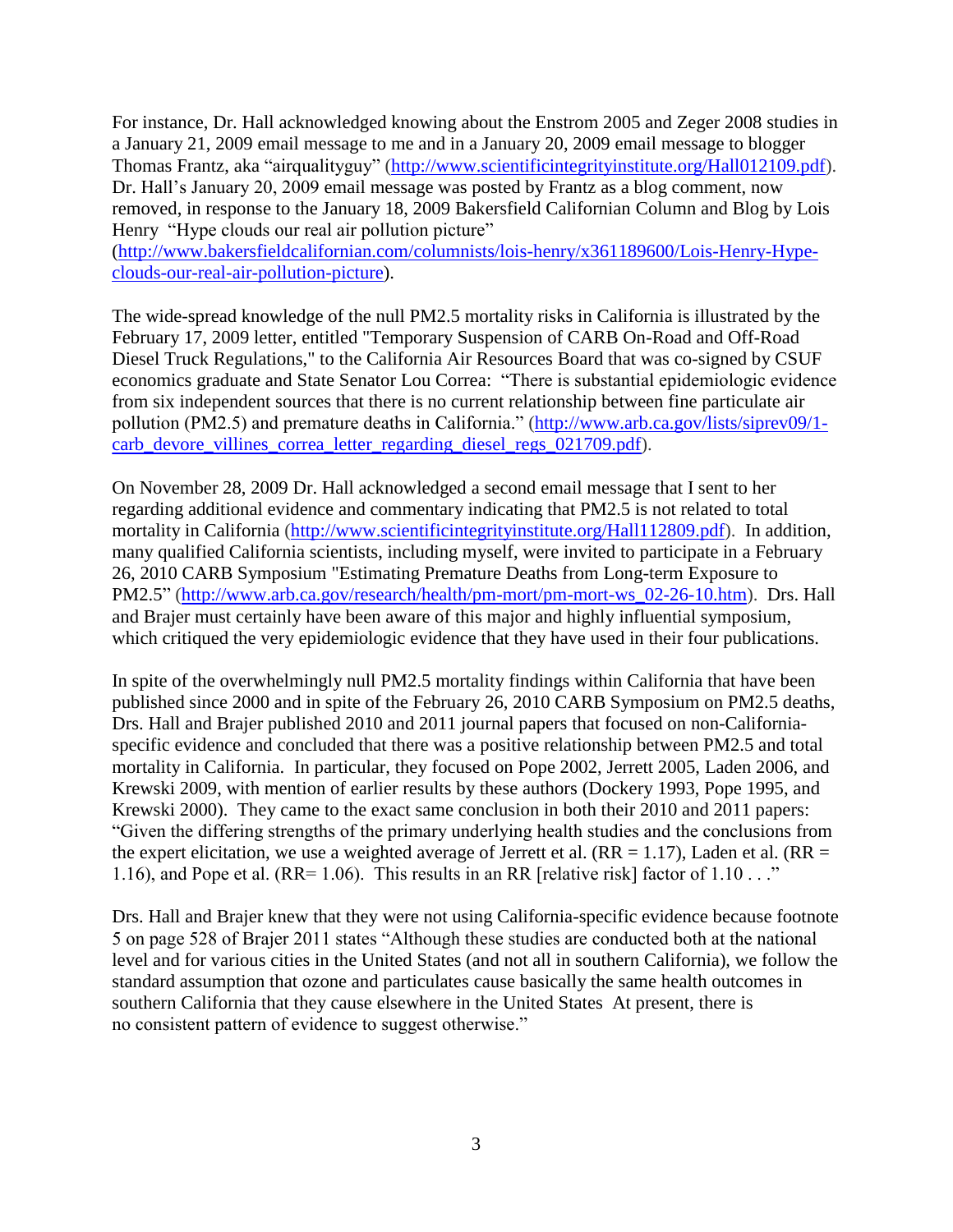However, their statements "the standard assumption that ozone and particulates cause basically the same health outcomes in southern California that they cause elsewhere in the United States" and "At present, there is no consistent pattern of evidence to suggest otherwise" are both UTTERLY FALSE. As of September 20, 2011, the date that Brajer 2011 was last modified, there was an UNEQIVOCALLY "consistent pattern of evidence to suggest otherwise." Indeed, an OVERWHELMING amount of null California-specific evidence was published before September 20, 2011 and all of it is cited in Table 1 of Enstrom 2012. If they had cited this evidence and had done a properly weighted assessment, Drs. Hall and Brajer would have had to conclude that the California-specific RR was 1.00, meaning no "premature deaths" in California.

In turn, the lack of "premature deaths" means that the following statements on page 530 of Brajer 2011 are incorrect and need to be changed: "Not surprisingly, given the large value that individuals, and society more broadly, place on avoiding premature deaths, the overall economic benefits of attaining the NAAQS are dominated by mortality. Across the SoCAB [South Coast Air Basin], it is estimated that 3,000 people would avoid premature death each year, accounting only for the effect of PM2.5 and only for the population aged 30 and older. With a value for each statistical life of \$6.63 million, this effect by itself offers an attainment benefit of nearly \$20 billion each year."

My allegations of falsification have both scientific and societal significance because Drs. Hall and Brajer wrote their four papers with full knowledge of the socioeconomic hardship caused by CARB and AQMD regulations that have been and will continue to be implemented to reduce particulate matter levels in California. For instance, the authors themselves state in Hall 2010: "The impetus for the study [Hall 1989] was the need for quantitative benefits estimates to inform the policy debate. The regional regulatory agency [AQMD] was under increasing pressure to back away from aggressive and costly control measures needed to attain the NAAQS, on the grounds that the costs would wreak economic havoc. The benefit assessment [Hall 1989] essentially provided a counter weight to claims of catastrophic control costs, since the potential economic benefits of regulation had never been adequately quantified . . ."

The Hall 1989 study is featured at the beginning of the AQMD "Smog and Health" webpage: "A 1989 study funded by AQMD and conducted by Dr. Jane Hall of Cal State Fullerton found that meeting federal clean air standards for ozone and fine particulates in the South Coast region would provide \$9.4 billion in health-related benefits each year. The study found that 98% of the four-county basin's population of 13 million is exposed to unhealthful air, with children especially vulnerable. In addition, 1,600 people die prematurely as a result of exposure to air pollution, according to the study."[\(http://www.aqmd.gov/smog/historical/smog\\_and\\_health.htm\)](http://www.aqmd.gov/smog/historical/smog_and_health.htm). This June 1989 study was entitled "Economic Assessment of the Health Benefits from Improvements in Air Quality in the South Coast Air Basin, Final Report," was authored by Jane V. Hall, Arthur M. Winer, and Minn P. Poe, and was cited in Hall 2010 and is in the EPA library [\(http://yosemite.epa.gov/ee/epalib/eelib.nsf/8b0118ba1065662a85256a290076d16a/7b77ee0573](http://yosemite.epa.gov/ee/epalib/eelib.nsf/8b0118ba1065662a85256a290076d16a/7b77ee057394e2d485256d0800524ebd!OpenDocument) [94e2d485256d0800524ebd!OpenDocument\)](http://yosemite.epa.gov/ee/epalib/eelib.nsf/8b0118ba1065662a85256a290076d16a/7b77ee057394e2d485256d0800524ebd!OpenDocument).